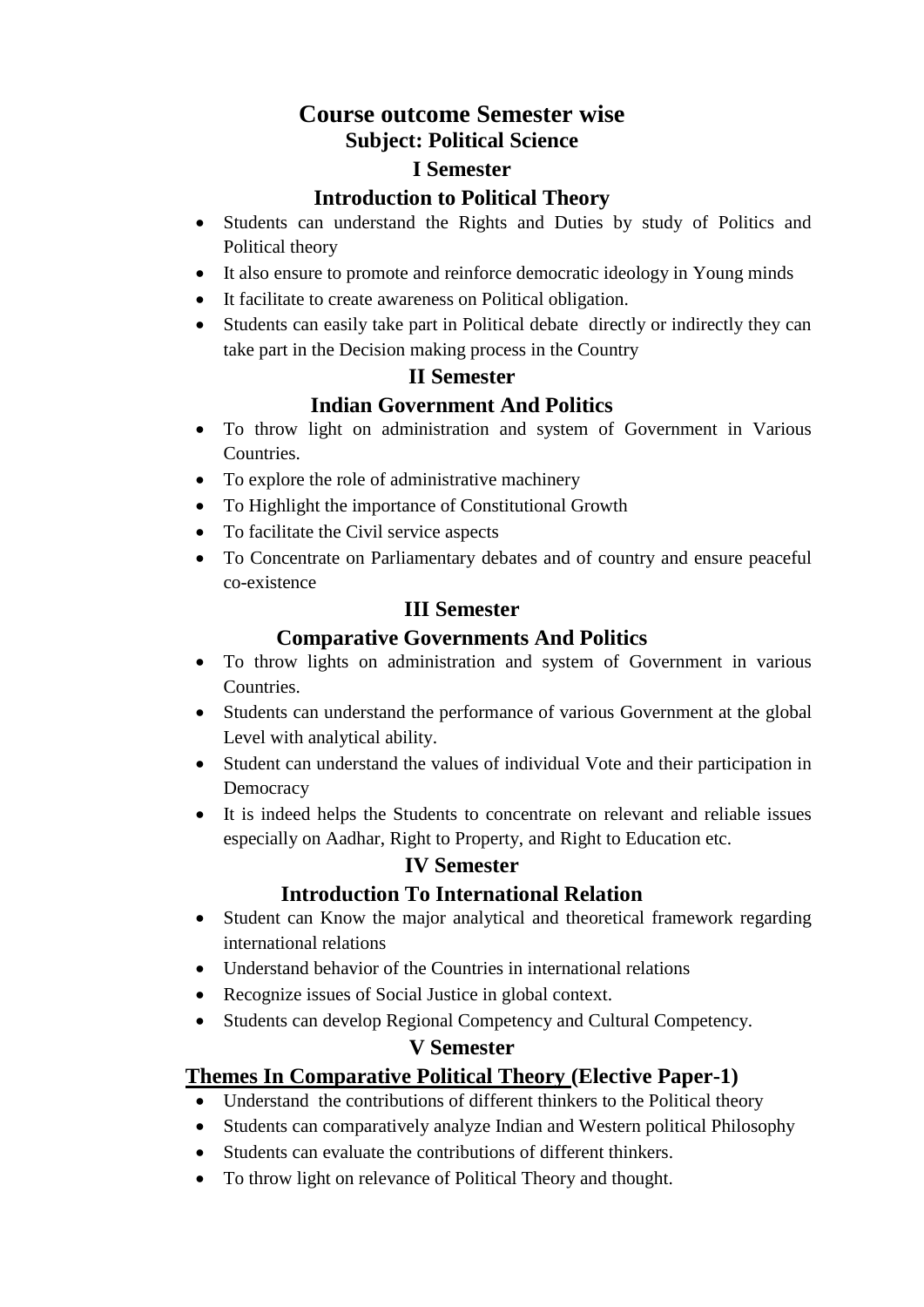# **Democracy and Governance(Elective Paper-2)**

- Learners can Understanding the Values of Democracy
- Students are able to explain the institutional aspects of Democracy
- Understanding How democratic institutions function within Constitutional framework.
- Students are able to Compare and Evaluate the Democratic government with other forms.
- Students will understand recent trends in Indian Democracy

# **VI Semester**

# **Administration of Public Policy Concepts and Theories (Elective Paper 1)**

- Knowledge of Public Policy facilitate the learners to understand the role and Importance of Public Policy in State welfare.
- It is imperative to focus on the importance and Relevance of Administrative theories
- It creates awareness on various programmes and projects launched by the Government.
- Learners can Understanding the process of Policy Making **Understanding Globalization (Elective paper 2)**
- Students can Understand the Phenomenon of Globalization
- Students can Understand about Sources and Forms of Globalization
- Student can Analyse the role of Global Actors in World Politics
- Recognize the Problems of Global Actors and its Solutions

# **Human Rights Gender and Environment (Generic Elective paper 1)**

- Students can Understand the Importance of Human Rights
- Students can Understand about Role of UN in protection of Human Rights
- Student can Analyse the different issues and Problems on Human Rights
- Recognize the Problems of Global Actors and its Solutions on Environmental issues

# **(Reading Ghandi) Generic Elective paper 2**

- Students can Understand the Gandhian views on Hind Swaraj
- Student can Analyse the Relevance of peace and Nonviolence in Indian **Democracy**
- Recognize the Contribution of Mahatma Gandhi on Social Justice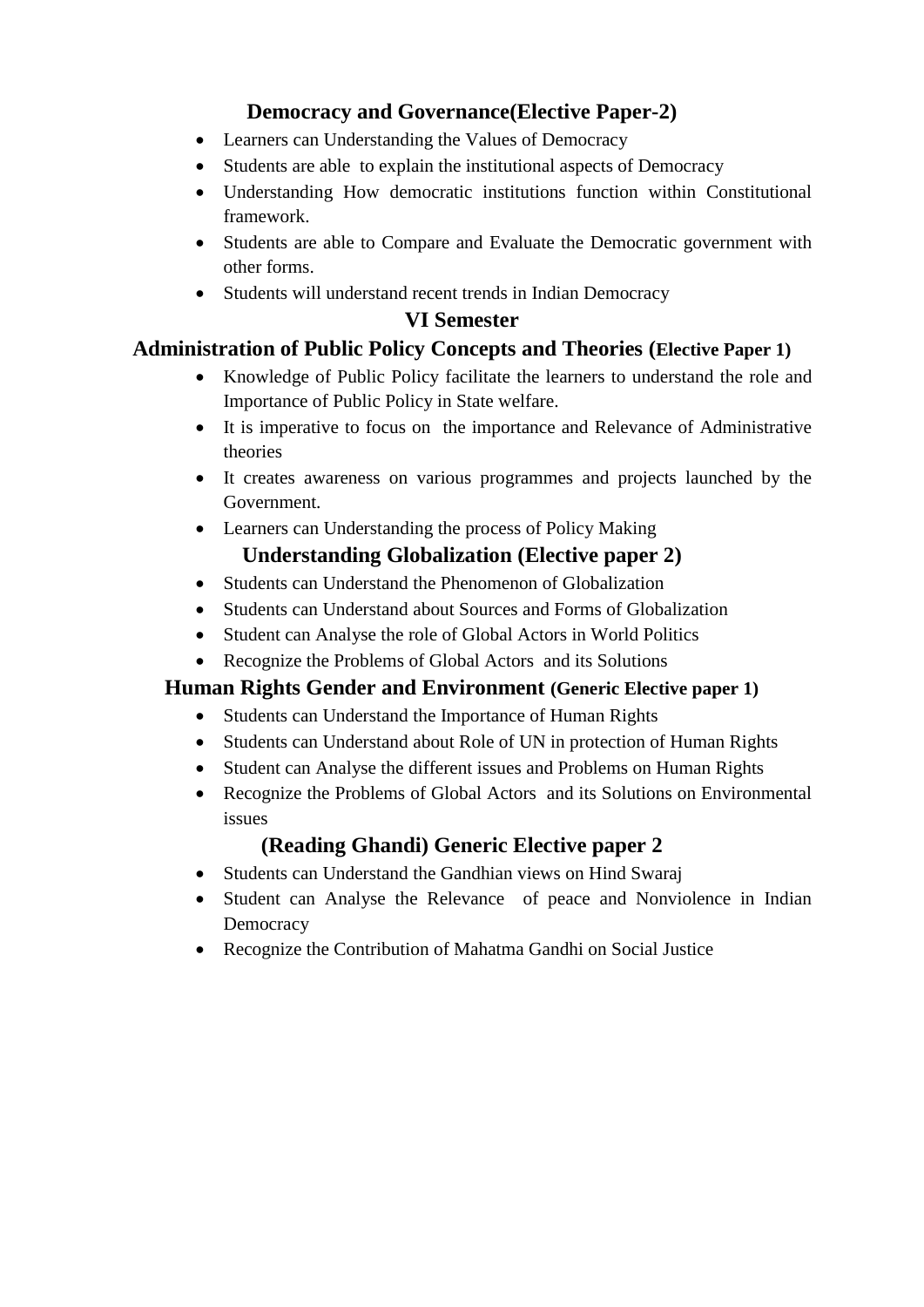#### **Subject: Journalism and Mass Communication I Semester INTRODUCTION TO COMMUNICATION**

 Understand the concept, nature and scope of communication and to learn to effectively use communication in Journalism.

#### **II Semester**

## **DSC-1B Core: APPLIED JOURNALISM**

- Understand the concept, nature and scope of Journalism.
- Orient the students about the history of Journalism in India.
- The paper throws light on the available job opportunities in the field of Journalism.

# **III Semester DSC-1C Core : REPORTING**

 Understand the concept of News, Reporting and Techniques, Media Conference, Press Release and different types of Reporting.

# **IV Semester**

- **DSC-1D Core : EDITING**
- Teaches the fundamentals of Editing.
- Understand the concept of Editing and Techniques, Rewriting, editorial writing and translation.

#### **V Semester**

#### **DSE-1A Core : ONLINE MEDIA**

 Teaches basics and fundamental of Computers, To Learn and understand the concept of Application in Media, Designing and Pagination.

#### **Or**

#### **DSE-2A Freelancing & Feature writing**

 Understand the concept of Feature, Techniques of Feature Writing, types of Feature, Freelancing and Feature Syndicate.

#### **Or**

#### **DSE-3A Media Law and Ethics**

 Understand the concept of Freedom of Press, Code and Ethics of Journalists, RtoI, Defamation and learning Articles and Civil and Criminal Procedure Codes.

#### **GE- 1 Media and Society**

 Understand the concept of Freedom of Press, Learning Articles and Civil and Criminal Procedure Codes. Role of Media in Democracy. News Coverage/Reporting etc.

#### **VI Semester**

#### **DSE-1B Advertising and Public Relations**

 Teach basics and fundamentals of Advertising, Advertising Agencies and Learn understanding the concept of PRO. Designing of Advertisements.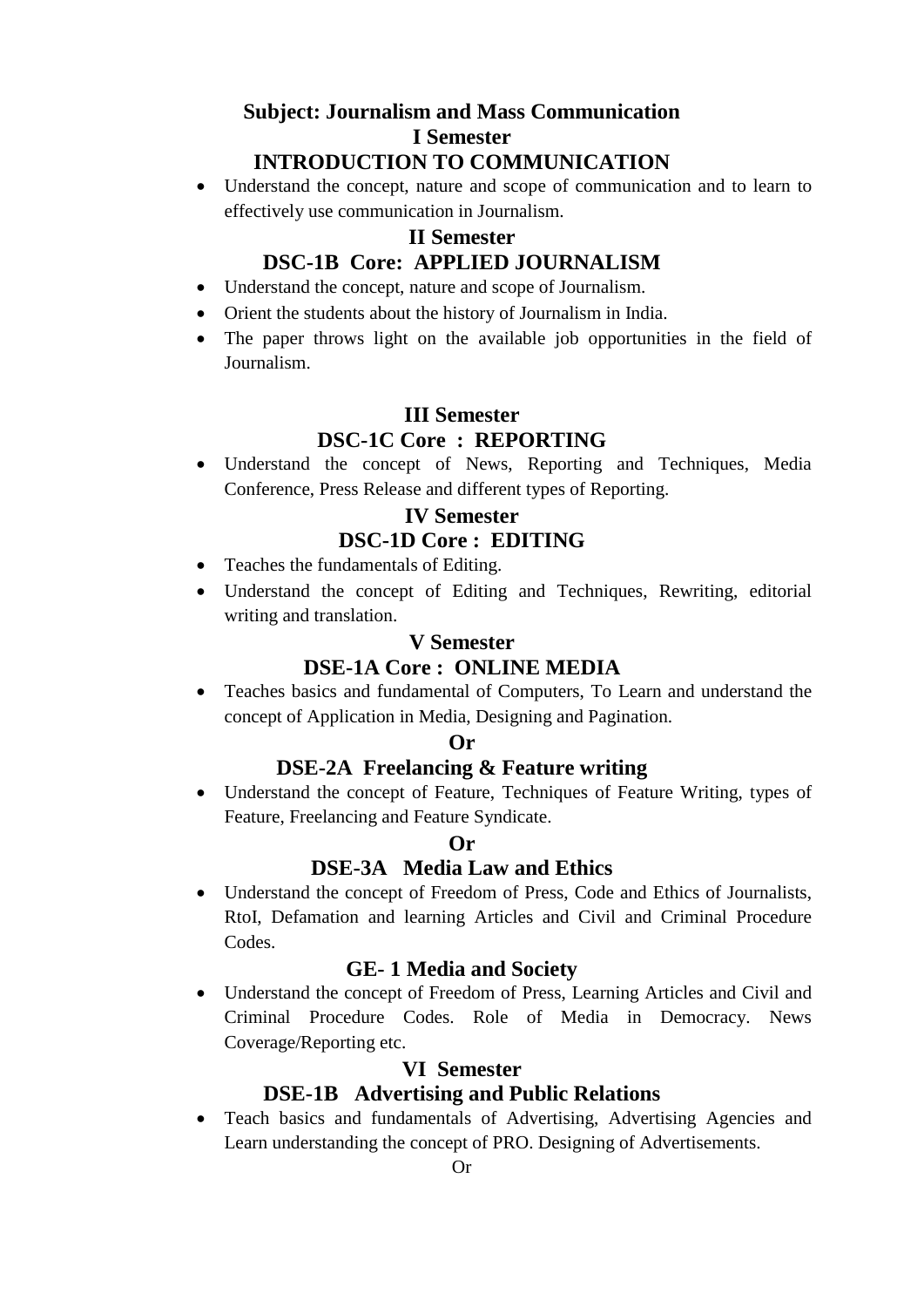# **DSE-2B Introduction to Electronic Media**

 Understand the concept of Electronic Media. Origin of Radio, TV and Indian Cinema.

#### OR

#### **DSE-3B Media Management**

 Understand the concept of Press and Media. Organization Setup/Infrastructure of different kinds of Media. Role and Responsibilities of Media in Society.

#### **GE -2 Intercultural Communication**

 Understands the concept of Society and Culture. Convergence and Impact of Media on Culture.

### **Subject: Environmental Science**

- Master core concepts and methods from ecological and physical sciences and their application in environmental problem solving.
- Appreciate the ethical, cross cultural and historical context of environmental issues and the links between human and natural system
- Understand the Trans national character of environmental problems and ways of addressing them, including interactions across local to global scales.
- Apply systems concepts and methodologies to analyze and understand interactions between social and environmental processes.
- Reflect critically about their roles and identities as citizens, consumers and environmental actors in a complex, interconnected world.
- Demonstrate proficiency in quantitative methods, qualitative analysis, critical thinking, written and oral communication needed to conduct high level work as interdisciplinary scholars and practioners.
- Gets the knowledge of concepts and methods from economic, political  $\&$ social analysis as they pertain to the design and evolution of environmental policies and institutions.